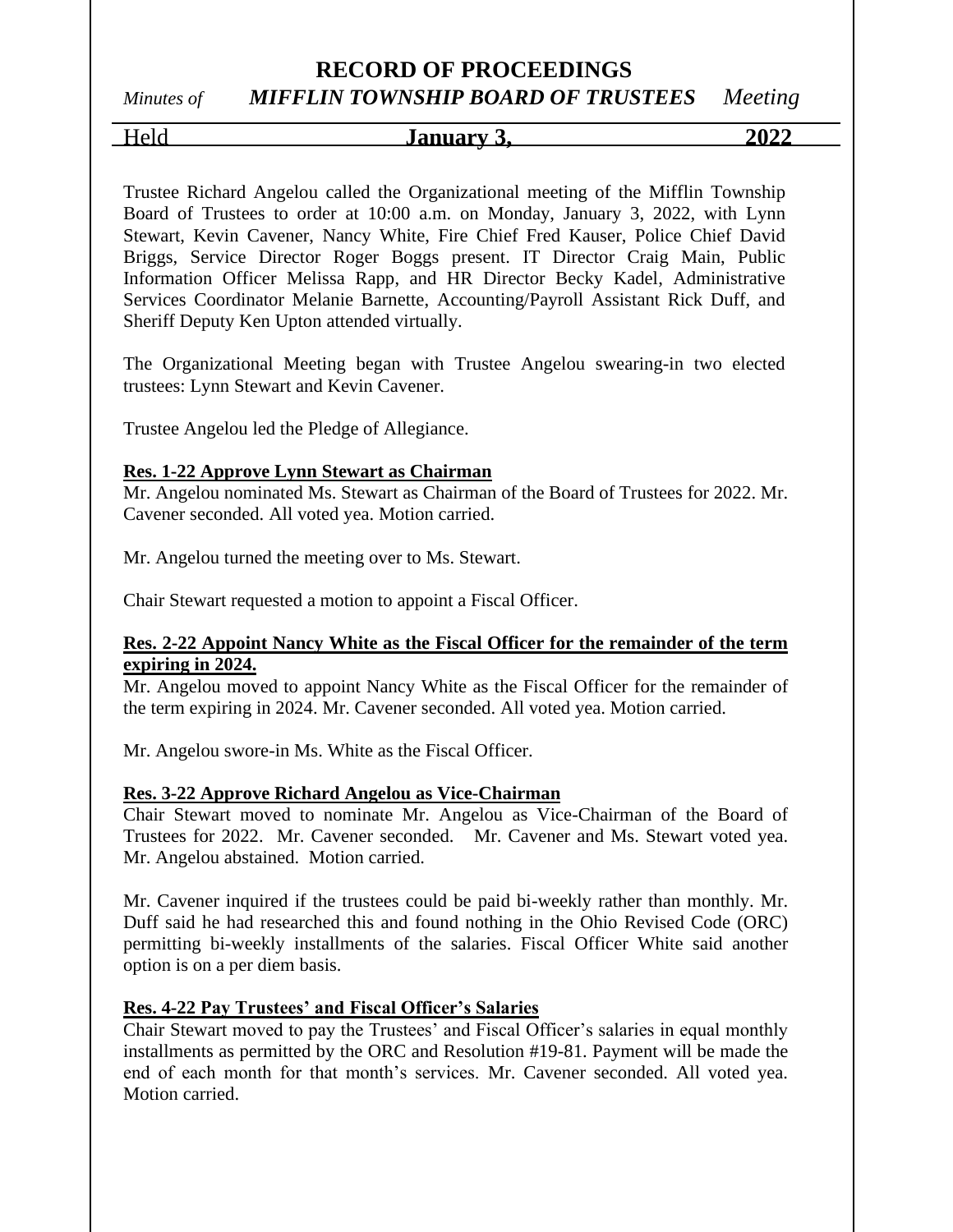### **RECORD OF PROCEEDINGS** *Minutes of MIFFLIN TOWNSHIP BOARD OF TRUSTEES Meeting*

#### Held **January 3, 2022**

#### **Res. 5-22 Reimburse Trustees and Fiscal Officer for Expenses**

Mr. Angelou moved to allow payment of parking and other expenses incurred by the Trustees and Fiscal Officer while on Township business. The dues and subscription for the 2021 Township Association will be paid from the General Fund. Also, mileage, at the rate prescribed by the IRS, will be paid to the Trustees and Fiscal Officer while doing business outside the Township except for travel to the Township office. Mr. Cavener seconded. All voted yea. Motion carried.

#### **Res. 6-22 Adopt Current Regulations on Business Expenses**

Mr. Cavener moved to adopt the current regulations on business expenses modified to conform to the current guidelines established by the ORC and IRS and the regulations on business travel per diem rates as amended by Res. #147-02. Future modifications will be made to conform with ORC and IRS guidelines as they occur. Mr. Angelou seconded. All voted yea. Motion carried.

#### **Res. 7-22 Approve Holding Regular Meetings on Third Tuesday of Each Month at 3:30 p.m. and Staff Meetings on the First Monday of Each Month at 10:00 a.m. or as designated.**

Mr. Cavener moved to hold the Regular Township Meetings on the third Tuesday of each month at 3:30 p.m. and Staff Meetings on the First Monday of each month at 10:00 a.m. or as designated. Chair Stewart seconded. All voted yea. Motion carried.

#### **Res. 8-22 Adopt Personnel Procedures Evidenced in Employee Handbook**

Mr. Angelou moved to adopt the current personnel procedures as evidenced by the Employee Handbook that was effective September 6, 2016, and any revisions thereof. Chair Stewart seconded. All voted yea. Motion carried.

#### **Res. 9-22 Approve Offering Insurance Package and Opt-Out Insurance Provision to Full-time Employees and Elected Officials**

Mr. Cavener moved to approve offering the Insurance Package including Health, Dental, Vision and Life and the Opt-Out Insurance Provision to Full-time Employees and Elected Officials. Chair Stewart seconded. All voted yea. Motion carried.

#### **Res. 10-22 Approve Continuing to Pick-up the Employees Retirement Contribution for OPERS excluding the Fire Division Staff for 2022**

Mr. Angelou moved to continue picking up the employees' retirement contribution for OPERS excluding Fire Division Staff for 2022. Mr. Cavener seconded. All voted yea. Motion carried.

#### **Res. 11-22 Approve ORC §505.86 as it Applies to the Rehab of Fire Damaged Properties**

Mr. Cavener moved to approve ORC §505.86 as it applies to the rehab of Fire Damaged Properties. Chair Stewart seconded. All voted yea. Motion carried.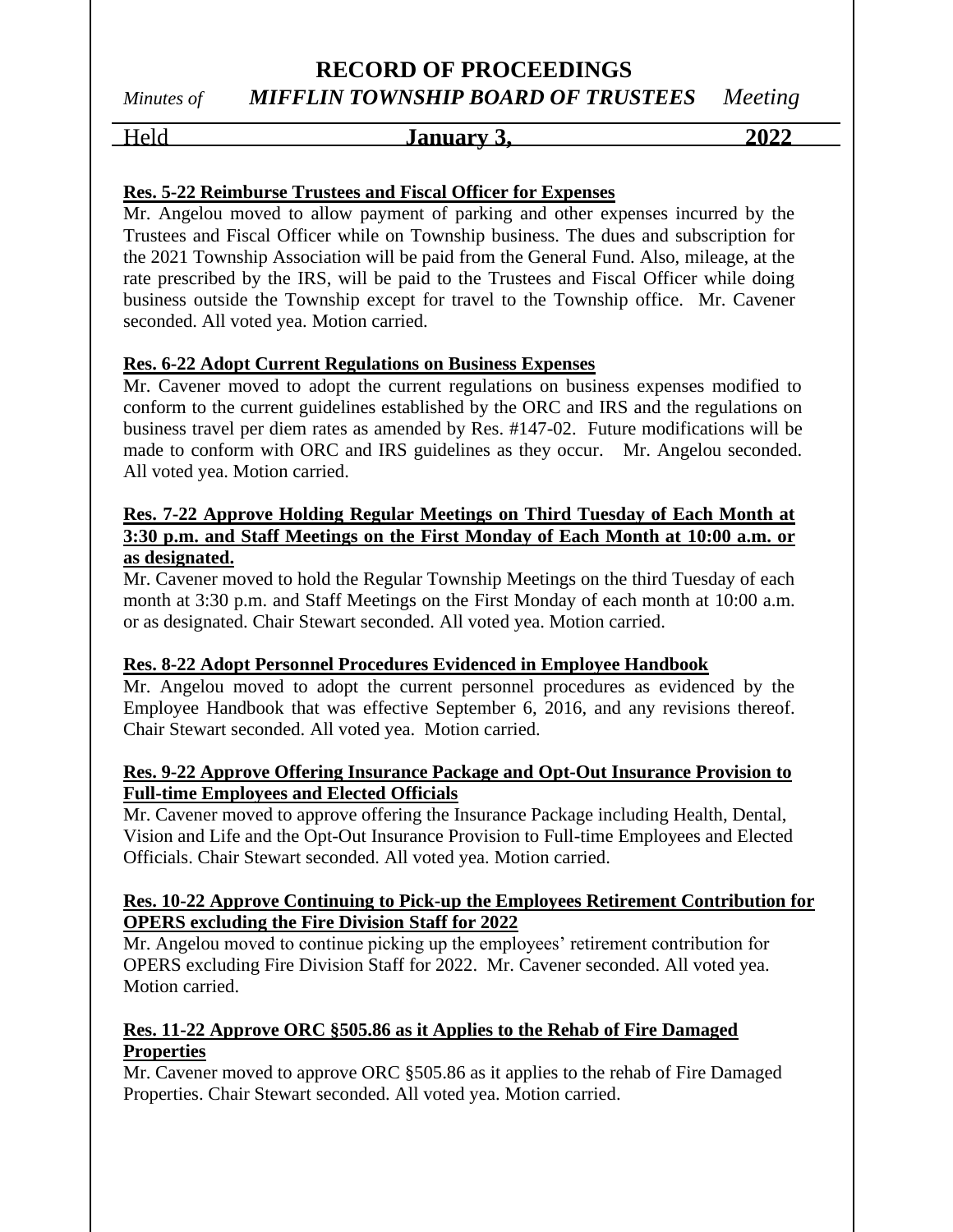*Minutes of MIFFLIN TOWNSHIP BOARD OF TRUSTEES Meeting*

Held **January 3, 2022**

#### **Res. 12-22 Approve Authorizing Chairman to Sign Contracts or Vice Chairman in the Absence of the Chairman**

Mr. Angelou moved to approve authorizing the Chairman to sign contracts or the Vice Chairman in the absence of the Chairman. Mr. Cavener seconded. All voted yea. Motion carried.

The Organizational Meeting concluded at 10:13 a.m.

Chair Stewart called the **Regular Meeting** to order with the same roll call attendance as the Organizational meeting.

#### **TRUSTEES COMMENTS:**

The trustees discussed the COVID/mask wearing policy. Chair Stewart said the COVID/mask wearing policy which follows the State of Ohio guidelines has not changed. She said we may have become lax on it but since the Omicron variant has taken hold, everyone needs to be made aware again of this policy. Chair Stewart requested input on any changes that may need made; there were none.

Chair Stewart requested an Executive Session at the end of today's meeting per ORC Section 121.22 (G) (1) Purpose: to consider the appointment, employment, dismissal, discipline, promotion, demotion, or compensation of a public employee or official, or the investigation of charges or complaints against a public employee, official, license, or regulated individual, unless the public employee, official, licensee, or regulated individual requests a public meeting. Chair Stewart also requested the Executive Session per ORC Section 121.22 (G) (2) Purpose: to consider the purchase of property for public purposes, the sale of property at competitive bidding, or the sale or other disposition of unneeded, obsolete, or unfit-for-use property in accordance with section 505.10 of the Revised Code, if premature disclosure of information would give an unfair competitive or bargaining advantage to a person whose personal, private interest is adverse to the general public interest.

#### **MINUTES & WARRANTS:**

#### **Res. 13-22 Approve December 21, 2021, Meeting Minutes**

Mr. Angelou moved to approve the December 21, 2021, Meeting Minutes. Mr. Cavener seconded. All voted yea. Motion carried.

#### **Res. 14-22 Approve January 2022 Warrants**

Mr. Cavener moved to approve the January 2022 Warrants. Mr. Angelou seconded. All voted yea. Motion carried.

#### **ADMINISTRATIVE BUSINESS:**

Fiscal Officer White provided an update on Leonard Park. She said Kenric Fine Homes has not completed its punch out list, therefore the Franklin County Engineer's Office (FCEO) is not issuing any further permits to them. She said that due to the holidays, she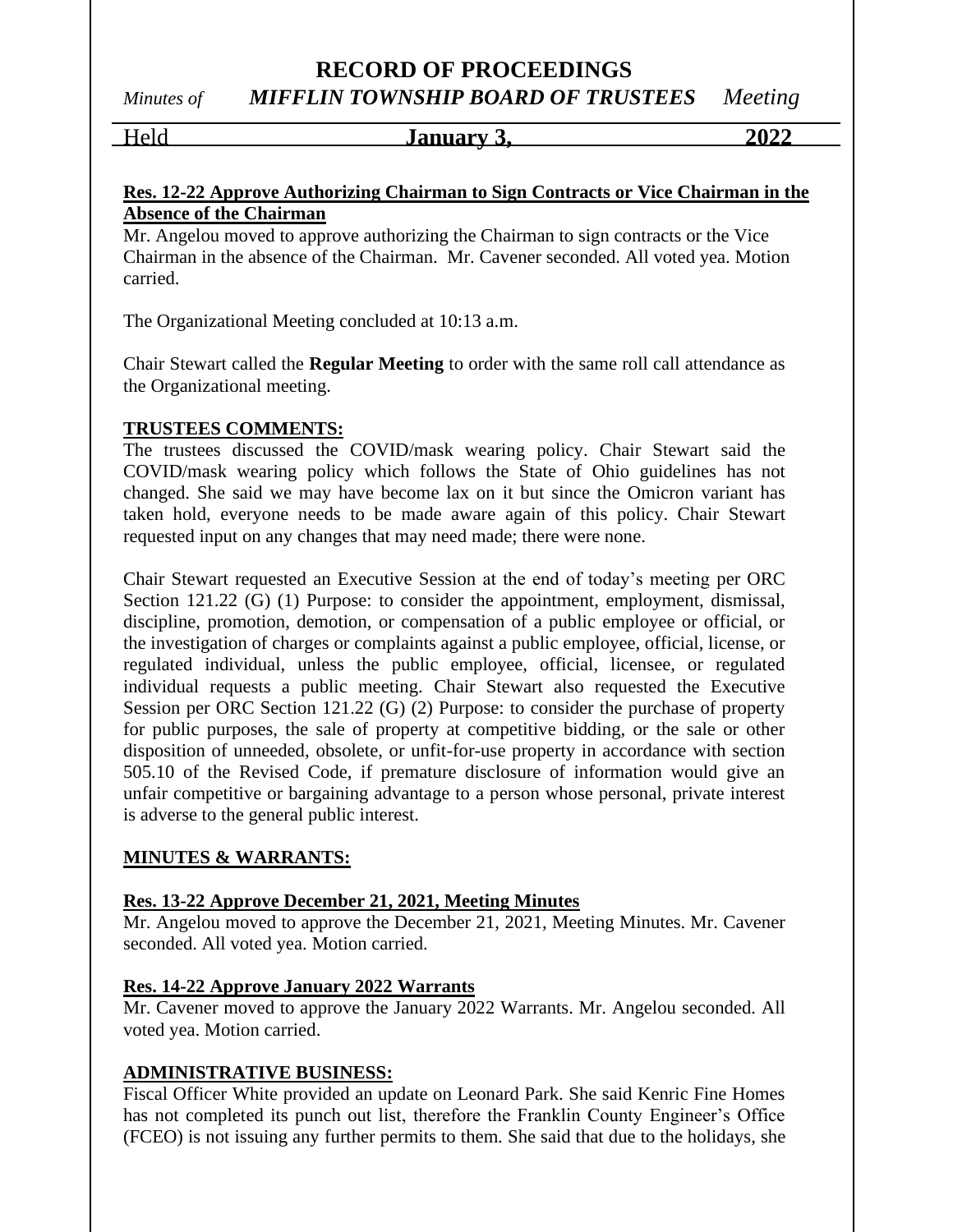### **RECORD OF PROCEEDINGS** *Minutes of MIFFLIN TOWNSHIP BOARD OF TRUSTEES Meeting*

# Held **January 3, 2022**

has been unable to obtain a specific checklist from the FCEO or the building department. She said if the builder is following all the guidelines, they will be issued the necessary permits. She said a builder on Emmons Avenue has followed all the required guidelines and has been issued permits to move forward. Fiscal Officer White hopes to have the checklist by the next trustees meeting. Mr. Boggs said Kenric Fine Homes could be delayed due to the rainy weather impeding the grading that needs done, but work could be done to complete the punch list. He said he has photos of items remaining incomplete.

Fiscal Officer White reminded the trustees of the filing deadline of February 2 at 4:00 p.m. for levies to be placed on the ballot. She said we anticipate placing two on the ballot: a replacement levy for Police; and a new levy for Fire. She said the Fire levy, a 2.55 mill, will generate approximately \$3,264,332.27. Ms. White said she will need to officially make a request to the Franklin County Auditor's Office for the amount for the Police levy as it is a replacement, not a new levy, to which she was provided incorrect information. She anticipates it being approximately \$100,000. Mr. Duff agreed with that amount.

Fiscal Officer White explained the difference between a new levy and a replacement levy. The township will be seeking a replacement levy for the Police levy that was passed two years ago and replace it with updated levy language which will allow the generated money to be used in a broader manner. She said there will be no additional costs to the residents of the unincorporated areas who approved the original levy. She said the Board of Elections will provide the replacement levy language. We will need to publicize that the levy will impose no additional costs; the Board of Elections will not put that information in the wording on the ballot, however. Fiscal Officer White said we can provide information about the levy on our website and social media, but we are not permitted to promote it in any way using Township funds. Mr. Angelou requested that the replacement levy be explained at every Trustees meeting up to the election day. Fiscal Officer White agreed to do so. Mr. Duff said a key point is that the existing levy will remain in the event that the replacement levy does not pass. Mr. Cavener said this should be stressed in the information relayed to the public.

#### **FISCAL OFFICER'S REPORT:**

Fiscal Officer White requested a resolution to request certification from the Franklin Co. Auditor's Office to determine the amount a replacement 3.00 Mill Police levy will generate as required by law.

#### **Res. 15-22 Approve a resolution to request certification from the Franklin Co. Auditor's Office to determine the amount a replacement 3.00 Mill Police levy will generate as required by law.**

Mr. Cavener moved to approve a resolution to request certification from the Franklin Co. Auditor's Office to determine the amount a replacement 3.00 Mill Police levy will generate as required by law. Chair Stewart seconded. All voted yea. Motion carried.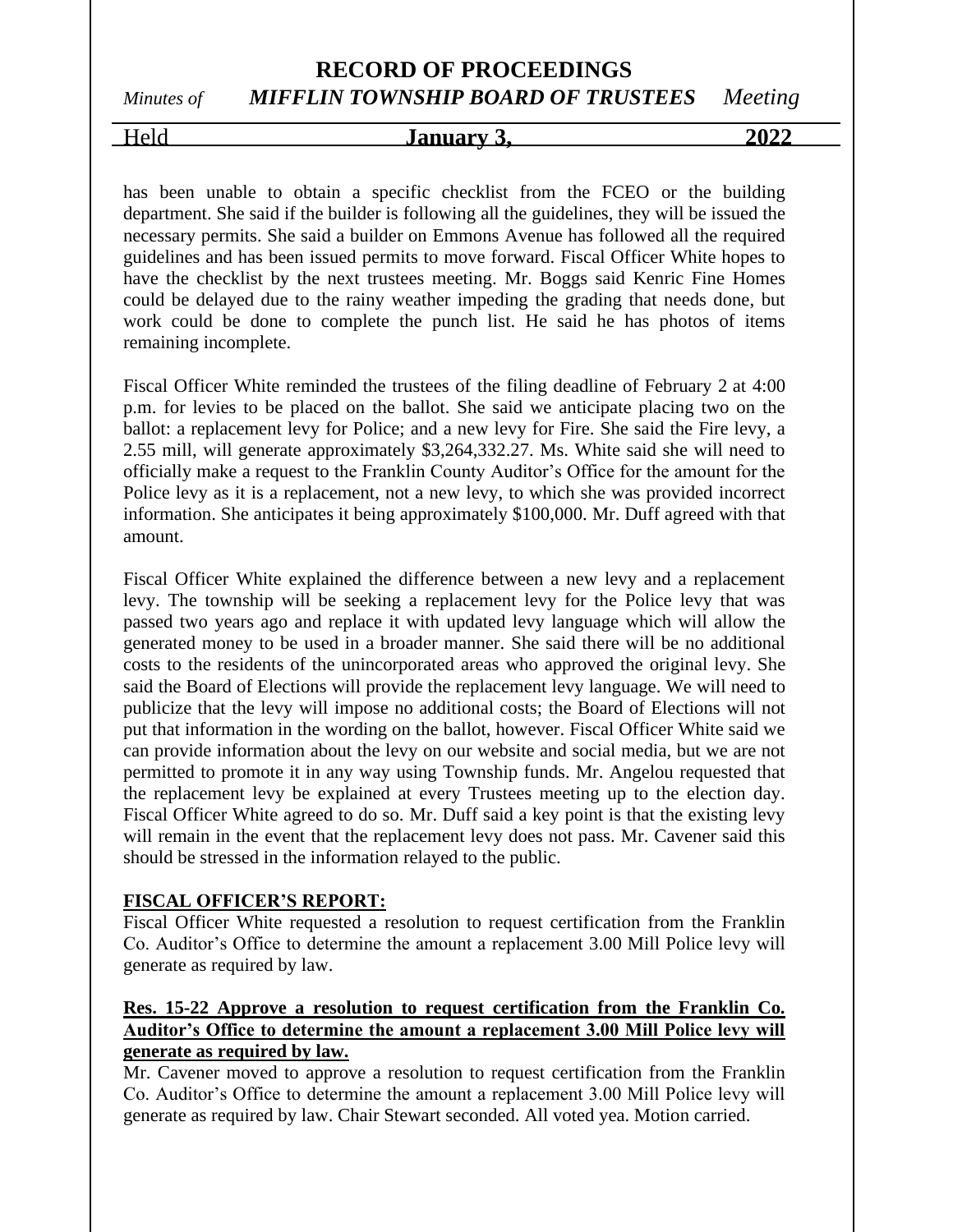# *Minutes of MIFFLIN TOWNSHIP BOARD OF TRUSTEES Meeting*

Held **January 3, 2022**

Fiscal Officer White requested a resolution to request certification from the Franklin Co. Auditor's Office to determine the amount a new 2.55 Mill Fire levy will generate as required by law. This levy would be voted on by Mifflin Township and Gahanna residents.

#### **Res. 16-22 Approve a resolution to request certification from the Franklin Co. Auditor's Office to determine the amount a new 2.55 Mill Fire levy will generate as required by law.**

Chair Stewart moved to approve a resolution to request certification from the Franklin Co. Auditor's Office to determine the amount a new 2.55 Mill Fire levy will generate as required by law. Mr. Angelou seconded. All voted yea. Motion carried.

Fiscal Officer White said she would provide these resolutions today to the Auditor's Office as they are expecting them.

Fiscal Officer White requested a resolution to approve the 2022 Temporary Appropriation.

#### **Res. 17-22 Approve a resolution to approve the 2022 Temporary Appropriation.**

Chair Stewart moved to a resolution to approve the 2022 Temporary Appropriation. Mr. Cavener seconded. All voted yea. Motion carried.

#### **HUMAN RESOURCES:**

Ms. Kadel said she is working on a required bi-yearly EEO report that is due tomorrow. She said approximately 85 Fire Fighter applications were received. She is reviewing them for minimum qualifications.

#### **PUBLIC INFORMATION OFFICER:**

Ms. Rapp said the hardcopy media placements for December 2021 will be placed in the binder in the Trustees office today as she was out sick last week. She said the Archive Social account has been created for social media posts. Ms. Rapp said she plans to roll out the new brand style guide this week.

#### **SERVICE:**

Mr. Boggs said that at some point a dumpster was placed on Berrell Avenue by parties unknown. It was struck three times by passing cars. The owner of the damaged dumpster could not be found. He said on advice from legal counsel, upon advertising it, after thirty days the township can take possession of it. It has been moved to Riverside Cemetery. Mr. Boggs said he would like to donate it to a dumpster company, Dump-N-Deez, LLC, as they provided help with relocating it to the cemetery and in lieu of them not charging for the move from Berrell Avenue to Riverside Cemetery. Mr. Boggs said Dump-N-Deez can fix the damage and use the dumpster. Mr. Boggs requested the dumpster be declared surplus so it may be donated to Dump-N-Deez, LLC.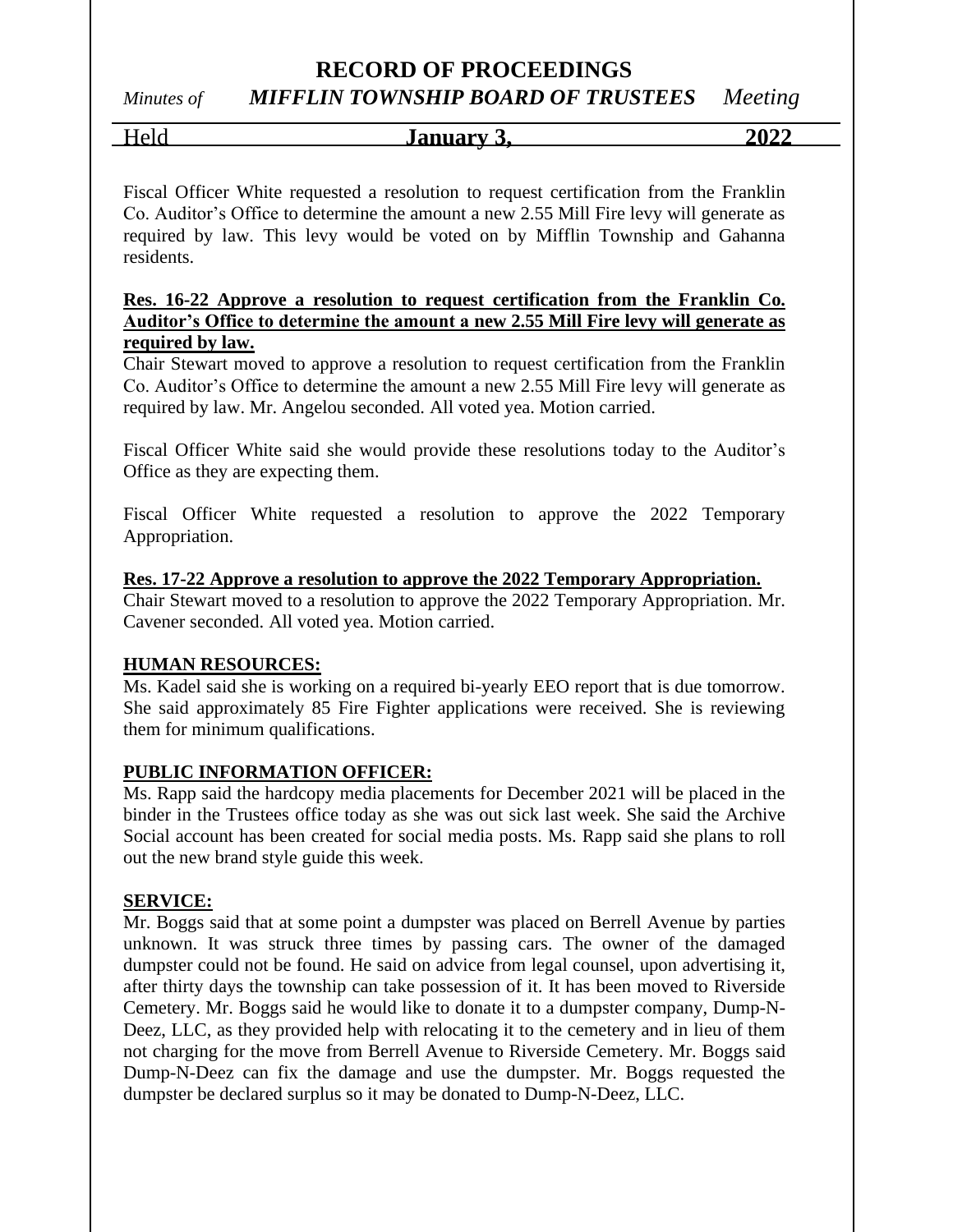# *Minutes of MIFFLIN TOWNSHIP BOARD OF TRUSTEES Meeting*

# Held **January 3, 2022**

#### **Res. 18-22 Declare the abandoned dumpster as surplus.**

Mr. Angelou moved to declare the abandoned dumpster as surplus. Chair Stewart seconded. All voted yea. Motion carried.

#### **Res. 19-22 Approve donating an abandoned dumpster to Dump-N-Deez, LLC.**

Mr. Angelou moved to approve donating an abandoned dumpster to Dump-N-Deez, LLC. Mr. Cavener seconded. All voted yea. Motion carried.

Mr. Boggs said he has revamped the Meeting Hall rental policy from the original. He said the meeting hall will be rented Monday through Friday, 8:00 a.m. – 4:00 p.m. for non-profit and government agencies.

#### **Res. 20-22 Approve the Meeting Hall rental policy.**

Mr. Angelou moved to approve the Meeting Hall rental policy. Mr. Cavener seconded. All voted yea. Motion carried.

There was discussion about staffing, door signage and security for the meeting hall usage.

There was discussion about using the meeting hall for private sector business or service groups. It was determined that more information is needed.

Fiscal Officer White said AARP Tax-Aide would like to use the 155 Olde Ridenour Road as a drop-off location for tax documentation. A person with AARP would be there to receive the tax documentation; the township would not be involved in the collection of documentation. It was suggested that the small conference room next to the meeting hall be utilized for this.

Mr. Boggs said he will finalize a policy to use the meeting hall as a chapel for memorials now that he has received approval for its usage from the City of Gahanna. He said he needs to do more research about what to charge and what staffing is needed.

#### **CODE:**

Mr. Boggs provided updates. He said he has received complaints about the junkyard at Baughman and Denune Avenue. He said the case is at the Prosecutor's Office to be heard.

#### **POLICE:**

Chief Briggs discussed the need for a new police cruiser and feasibility of the purchase of one vehicle. He said the inventory of available new cruisers for purchase is very limited. He said he did find a dealer in Pennsylvania with 2021 models that are brand new and approximately \$10,000 less expensive than 2022 models; a rough estimate including outfitting is approximately \$33,000 for a Dodge Durango. The trustees advised Chief Briggs to proceed in his research for a new vehicle with plans to purchase it from the police budget. He was instructed to present the trustees with a quotation and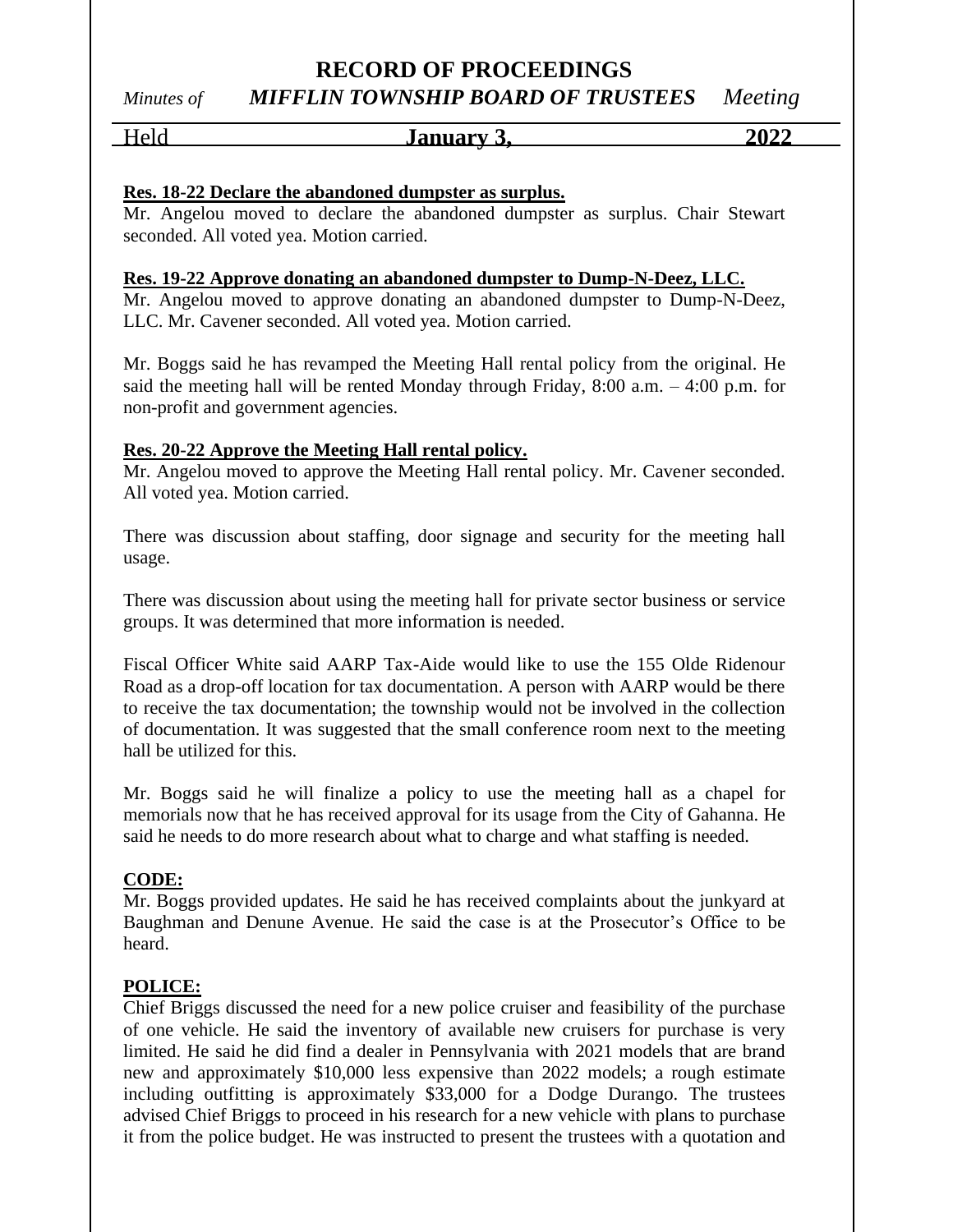### **RECORD OF PROCEEDINGS** *Minutes of MIFFLIN TOWNSHIP BOARD OF TRUSTEES Meeting*

Held **January 3, 2022**

requisition for possible purchase approval at the next trustees meeting. Fiscal Officer White said the vehicle could be financed through the line of credit with Heartland Bank reducing the impact on his budget.

There was discussion about permitting Sgt. Dustin Hardway to take his assigned police vehicle home as he is the first to be dispatched as a first-line supervisor per policy. He added that another benefit is that response time would improve with a take home vehicle as the Sergeant would have lights and sirens available allowing him to circumvent traffic delays to the scene of an accident, emergency, or crime in progress. He is requesting this on a trial basis and the costs would be evaluated. Chair Stewart and Mr. Cavener requested he research how many times per month Sgt. Hardway is called out to determine if it is cost prohibitive and before authorizing the trial. Mr. Angelou requested a protocol for take home vehicles. Chief Briggs agreed to provide more information at the meeting on January  $18<sup>th</sup>$  for consideration.

Chief Briggs provided updates. (See Referral File.) He said there is illegal dumping occurring in Leonard Park. He said a citation was issued to a subcontractor for illegal dumping at the dead end of Minnesota Avenue. This subcontractor had been working for another contractor in the area and had been recently fired. Chief Briggs said illegal dumping is happening more frequently. Officers have increased their patrols in the area. Chair Stewart requested a letter on behalf of the trustees be drafted thanking the reporting party for reporting the crime. Also, Ms. Stewart requested Ms. Rapp to post on social media that Mifflin Township is cracking down on illegal dumping. Ms. Rapp agreed to do both tasks.

#### **FIRE DIVISION:**

Chief Kauser requested the approval of the promotions of Firefighter Brad Crosson and Firefighter Seth Penn to the rank of Fire Lieutenant effective January 9, 2022.

#### **Res.21-22 Approve the promotions of Firefighter Brad Crosson and Firefighter Seth Penn to the rank of Fire Lieutenant effective January 9, 2022.**

Chair Stewart moved to approve the promotions of Firefighter Brad Crosson and Firefighter Seth Penn to the rank of Fire Lieutenant effective January 9, 2022. Mr. Cavener seconded. All voted yea. Motion carried.

Chief Kauser said the 2.55 Mill is being proposed for a permanent operating levy to be placed on the ballot for the next  $8 - 10$ -year operating cycle.

Chief Kauser requested approval to authorize the Fiscal Officer to execute a 20-year, \$2.1 million dollar loan Agreement with Park National at an interest rate of 2.89%. He said the annual payments are estimated to be \$70,000. He said the debt service is part of a previously approved request from October 19, 2021, to make up the difference in the costs associated with the two construction projects: Fire Station 132; and a small supplementation for the Ops Center for the next phase due to the current conditions and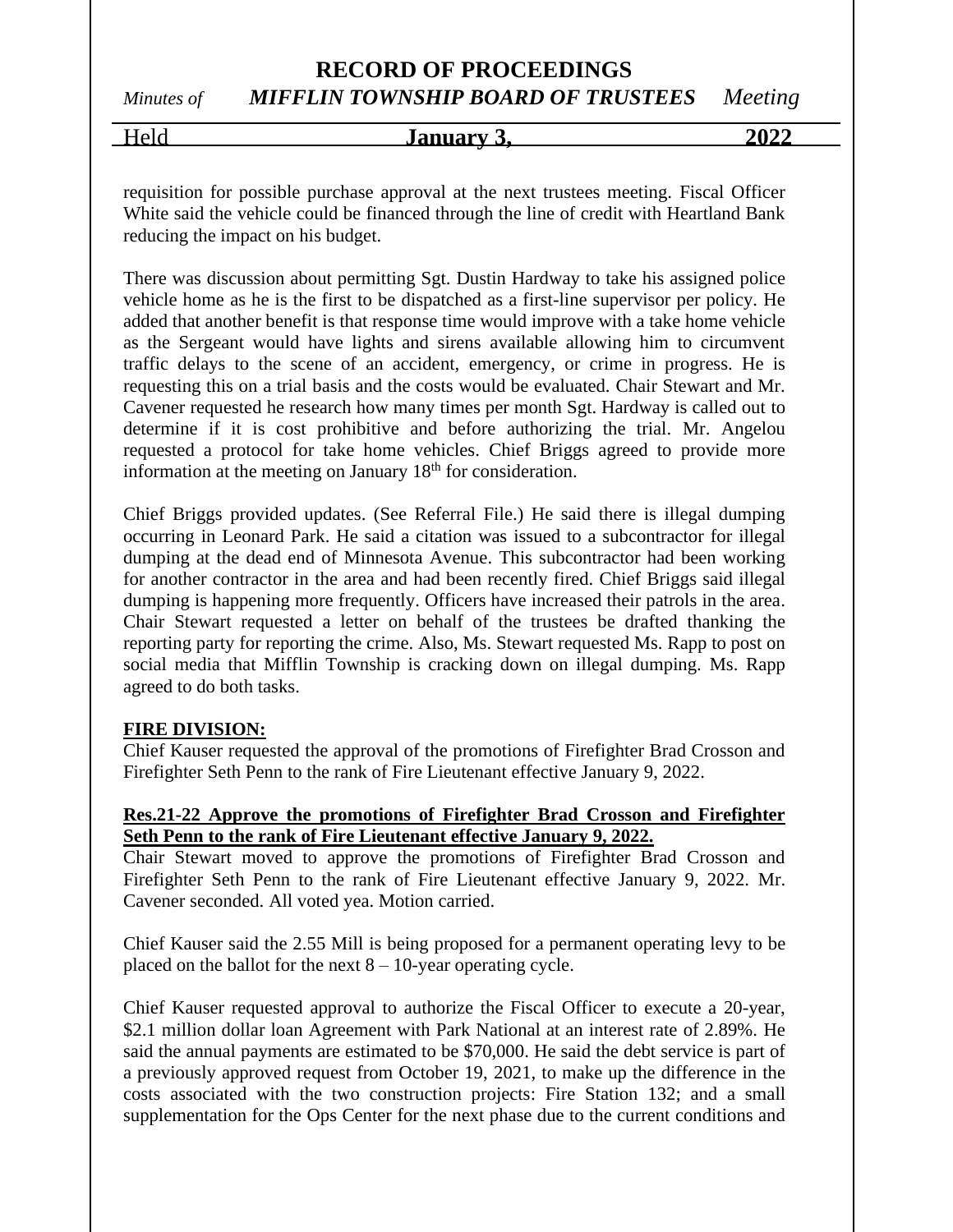*Minutes of MIFFLIN TOWNSHIP BOARD OF TRUSTEES Meeting*

| $ -$<br>$\sim$<br>∽<br>$\sim$ | <b>Januar</b> y | $\mathbf{A}$<br>20<br>. |
|-------------------------------|-----------------|-------------------------|
|                               |                 |                         |

climate. Chair Stewart requested the township's current outstanding debt total. Fiscal Officer White agreed to provide this at the next meeting.

#### **Res. 22-22 Approve the authorization of the Fiscal Officer to execute a 20-year, \$2.1 million dollar Agreement with Park National.**

Chair Stewart moved to approve the authorization of the Fiscal Officer to execute a 20 year, \$2.1 million dollar Agreement with Park National. Mr. Angelou seconded. All voted yea. Motion carried.

Chief Kauser requested approval to authorize the Board Chairman to execute the Stormwater Agreement with the City of Columbus for the Fire Station 132 Project located at 2458 Agler Road. He said the Agreement has been reviewed by legal counsel.

#### **Res. 23-22 Approval to authorize the Board Chairman to execute the Stormwater Agreement with the City of Columbus for the Fire Station 132 Project.**

Mr. Cavener moved to approve the authorization of the Board Chairman to execute the Stormwater Agreement with the City of Columbus for the Fire Station 132 Project. Mr. Angelou seconded. All voted yea. Motion carried.

Chief Kauser said because of the increase of Covid infections, his administration staff is rotating working from home to avoid infections. This will be reevaluated on January  $10<sup>th</sup>$ .

Chief Kauser provided updates. (See Referral File.)

#### **INFORMATION TECHNOLOGY:**

Chief Kauser provided project updates. (See Referral File.)

#### **OPERATIONS CENTER:**

Chief Kauser provided project updates. (See Referral File.)

Mr. Main said over the last couple weeks, very few changes have been made in the Dispatch Center due to vendors being on vacation with the holidays.

#### **MECC RCOG:**

Chief Kauser provided updates. (See Referral File.)

Fiscal Officer White said the township may need to look at hosting the VIP accounting software so it may be accessed remotely as staff continues to work from home due to the pandemic. She said this is a project that should be started as soon as possible. She said she received a quote of \$1,200/month to host the township's portion of VIP and \$600/month for the RCOG. Ms. White said we currently pay \$400.65/quarter to host VIP for RCOG. For the township, it is the same plus an additional \$300 or so for hosting DocCentral. DocCentral was purchased through Modern Office Methods. She emphasized this needs to be resolved soon due to the issues being encountered. Chair